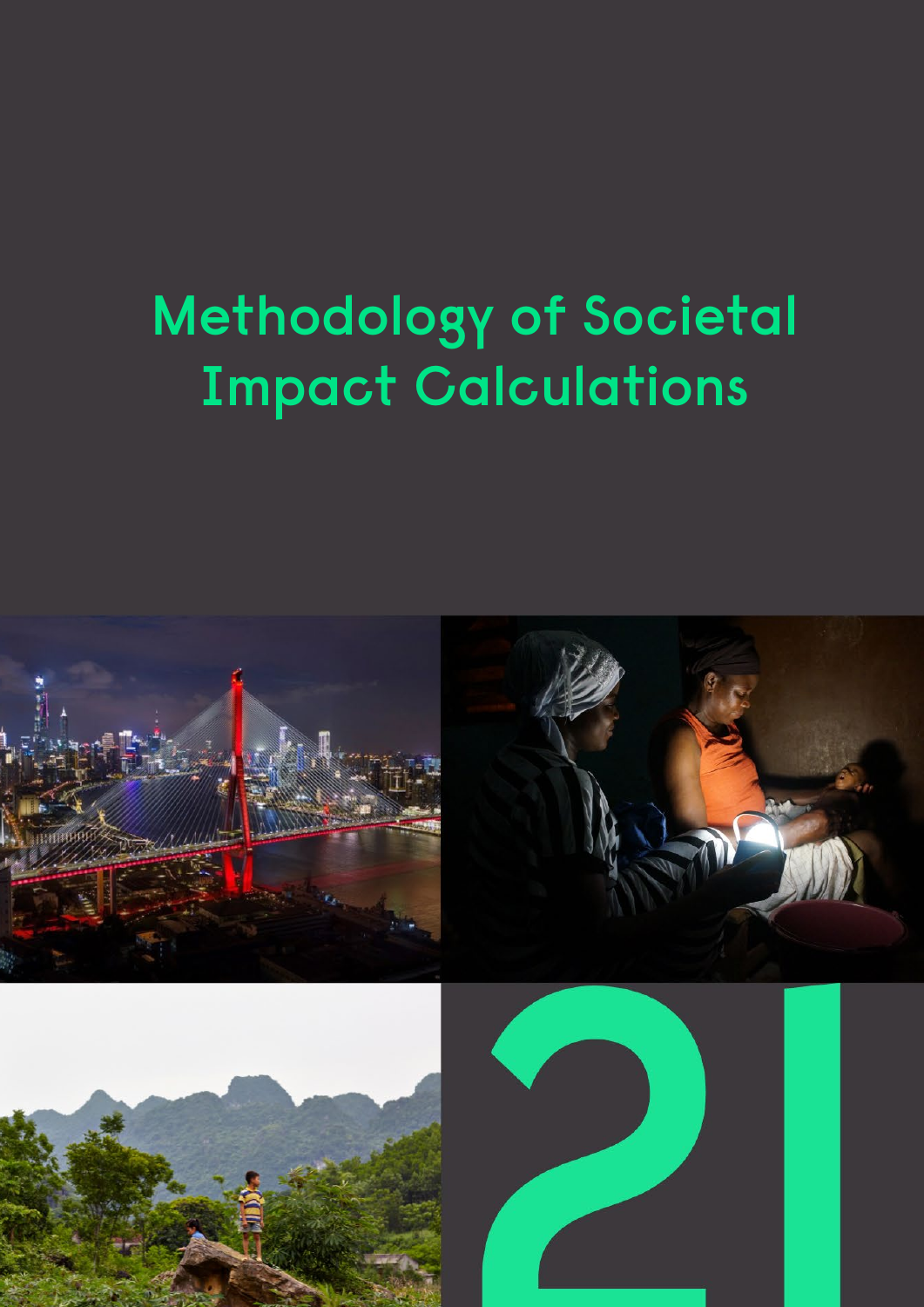### **Methodology of our Societal Impact Calculations**

### 1. Signify societal impact

Introduction to the Value Creation Model, the advantage of monetization and an overview of our societal impact.

### 2. Methodology for calculating our societal impact

Section providing information on the metrics, sources and shadow prices used for our impact calculation.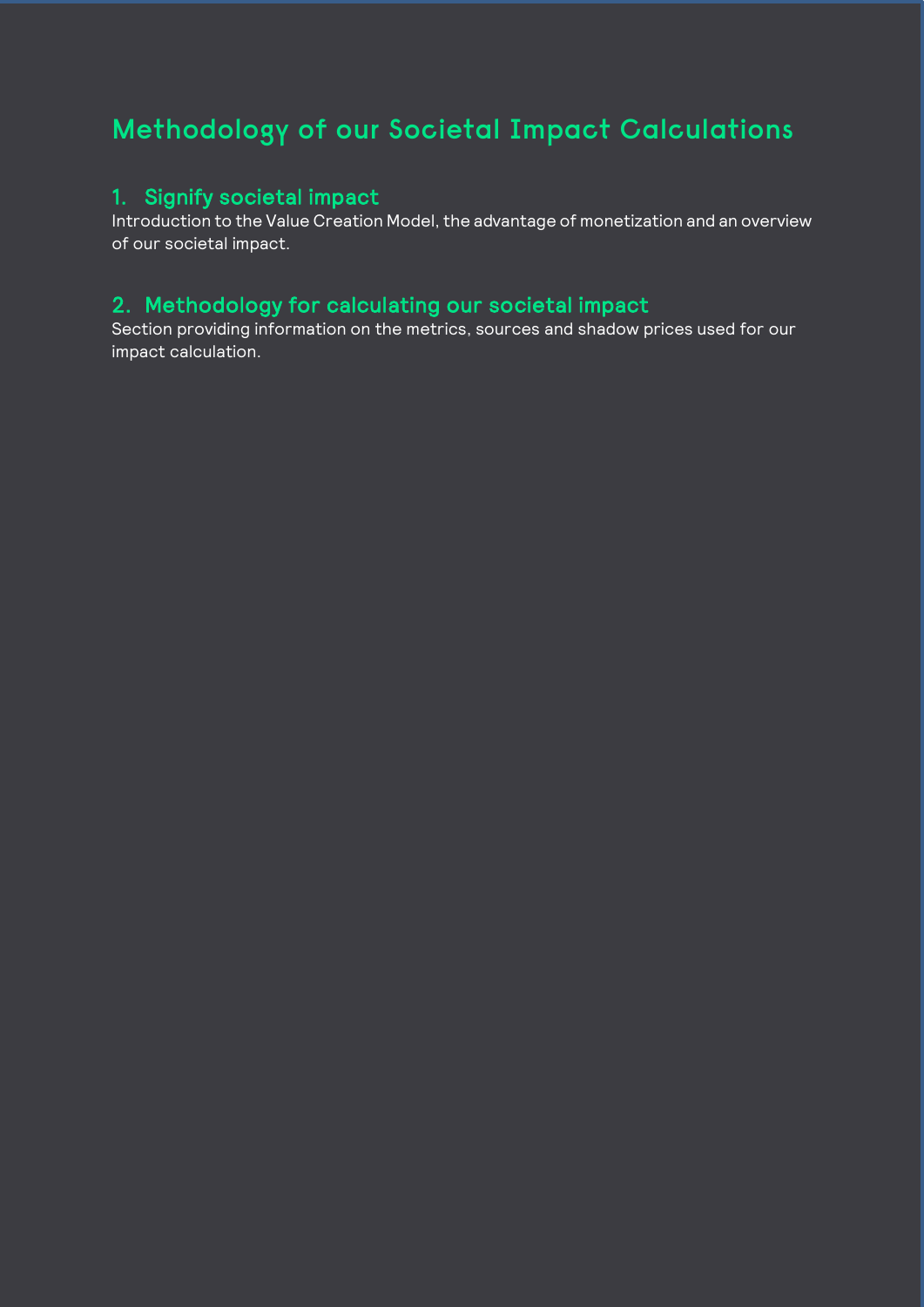# **Signify 1. Signify societal impact**

#### Value Creation Model

At Signify, sustainability is central to our company, strategy, and purpose. Our aim is to balance economic, social, and environmental considerations. We strive to maximize long-term value-creation along these three dimensions.

To guide our efforts and measure our progress, we have made our approach towards long-term value creation more transparent by preparing our Annual Report in line with key-elements of the International Integrated Reporting Council's (IIRC) Integrated Reporting framework.

At the core of our reporting approach is the value creation model, included under section 3 of our 2021 Annual report. This model shows how our business activities draw on various financial, environmental, and social resources that get converted to outputs. Our activities and their outputs lead to outcomes in terms of the impact on our stakeholders and society at large.

By expressing these impacts in monetary terms, we can better compare the financial, social, and environmental effects of our business. This enables more effective and efficient decision making and gives a holistic view on our most prominent risks and opportunities. It also provides further transparency to our stakeholders on our company performance.

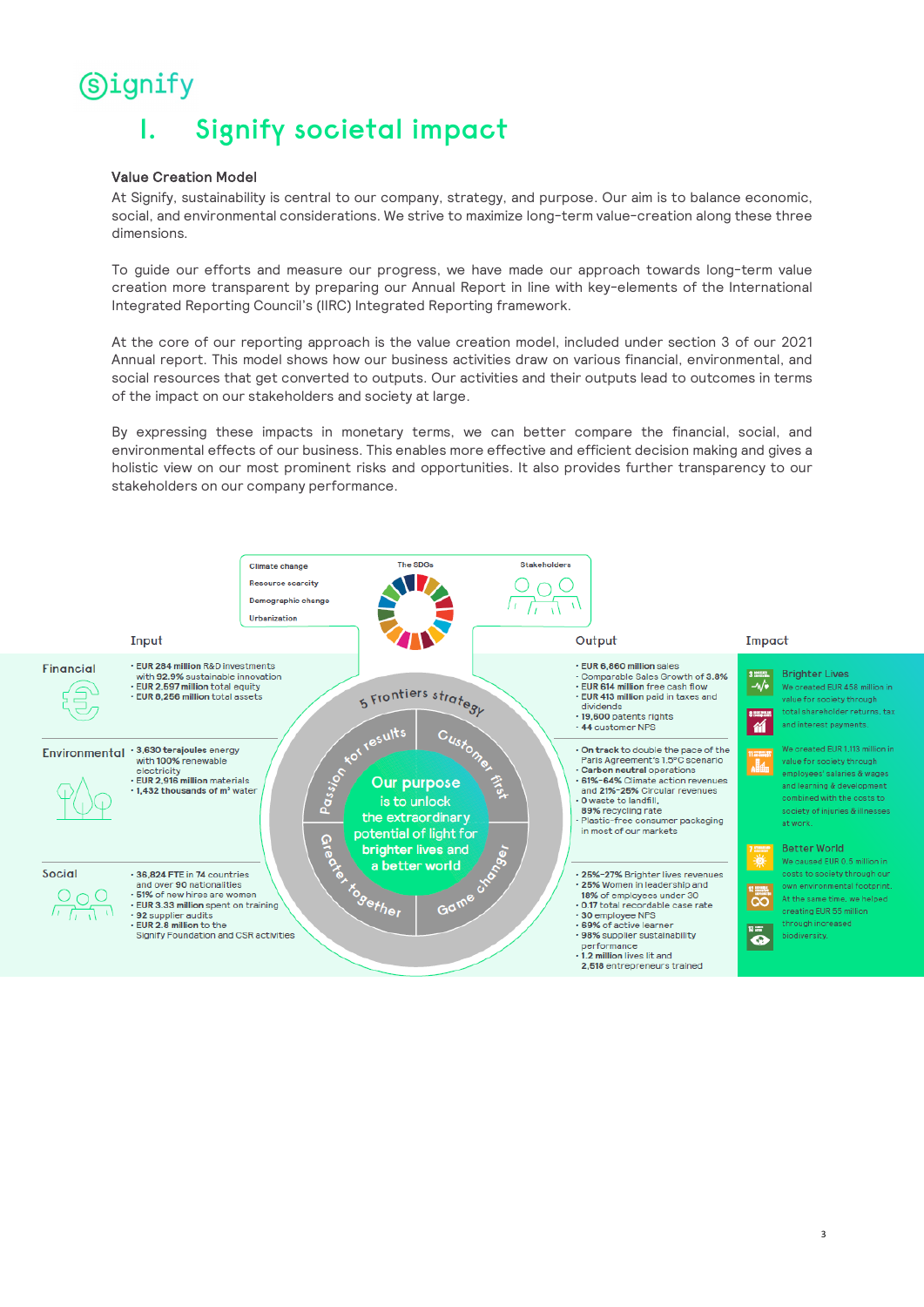

#### Impact Valuation

Impact valuation is a way to identify, understand, improve, and demonstrate the value and cost of our business activities on society - such as the cost to society of our operational carbon emissions and the value to society of our tax payments.

To facilitate comparability, the impacts and external effects of business activities are measured and valued in monetary terms. By nature, financial, social, and environmental impacts are positive or negative. By applying shadow prices to the impacts of activities, societal costs and benefits are determined.

By publishing the results of our analysis and methodology, context and underlying assumptions are made transparent to our stakeholders. We strive to contribute to a global shift from traditional reporting to impact analysis via global standards based on the Impact Valuation Roundtable<sup>[1](#page-3-0)</sup>.



<span id="page-3-0"></span><sup>&</sup>lt;sup>1</sup> [IVR\\_Impact\\_Valuation\\_White\\_Paper.pdf \(wbcsd.org\)](https://docs.wbcsd.org/2017/05/IVR_Impact_Valuation_White_Paper.pdf#:%7E:text=Founded%20in%202015,%20the%20Impact%20Valuation%20Roundtable%20(IVR),and%20operationalize%20the%20emerging%20field%20of%20Impact%20Valuation.)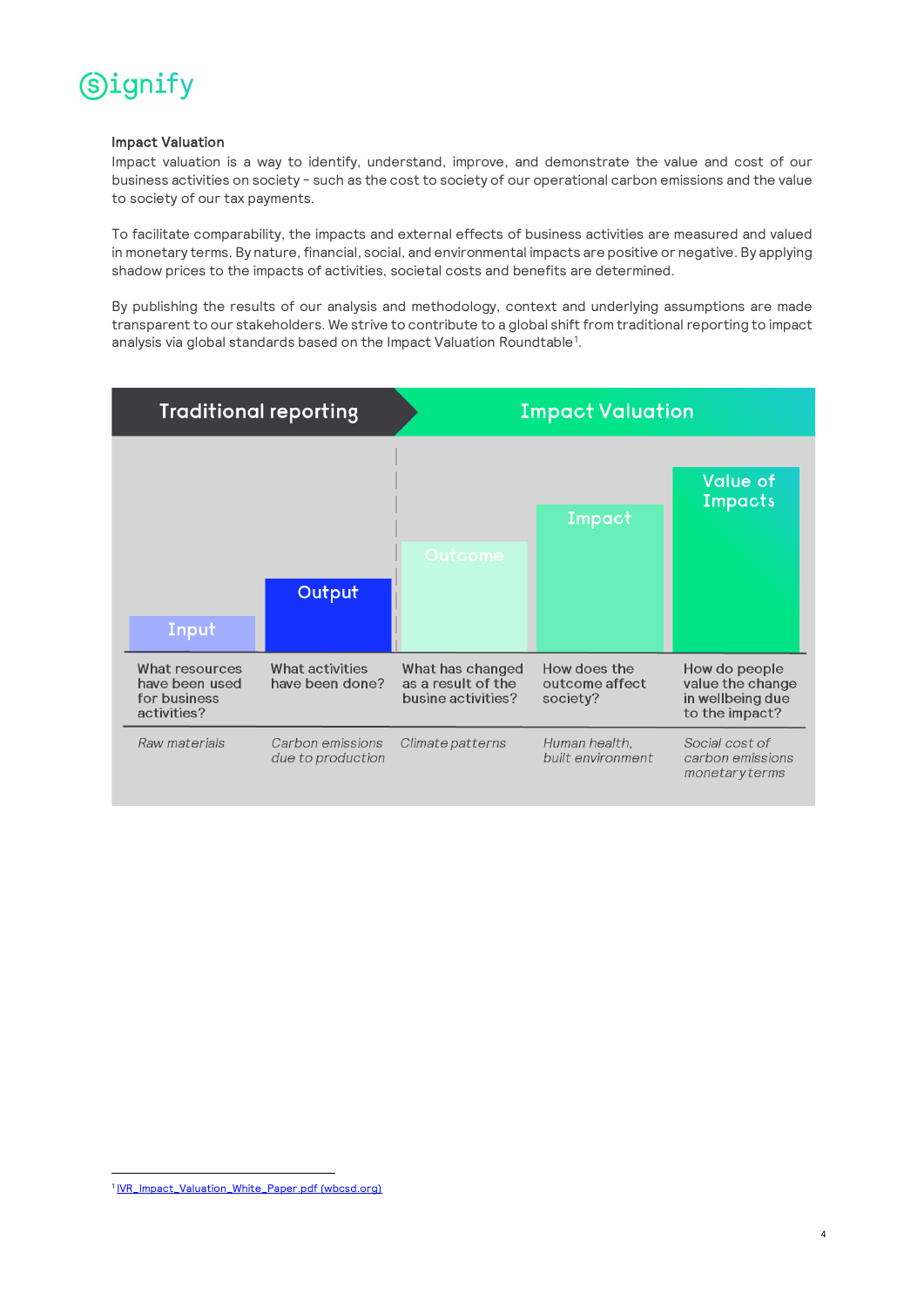## **Signify**

#### Signify societal impact trend

The table below provides an overview of our societal impact and the trend over time. Signify is on a journey to measure all its business impacts along the economic, social, and environmental dimensions. Where possible, we aim to extend the scope of our analysis on an annual basis as our insights increase further.

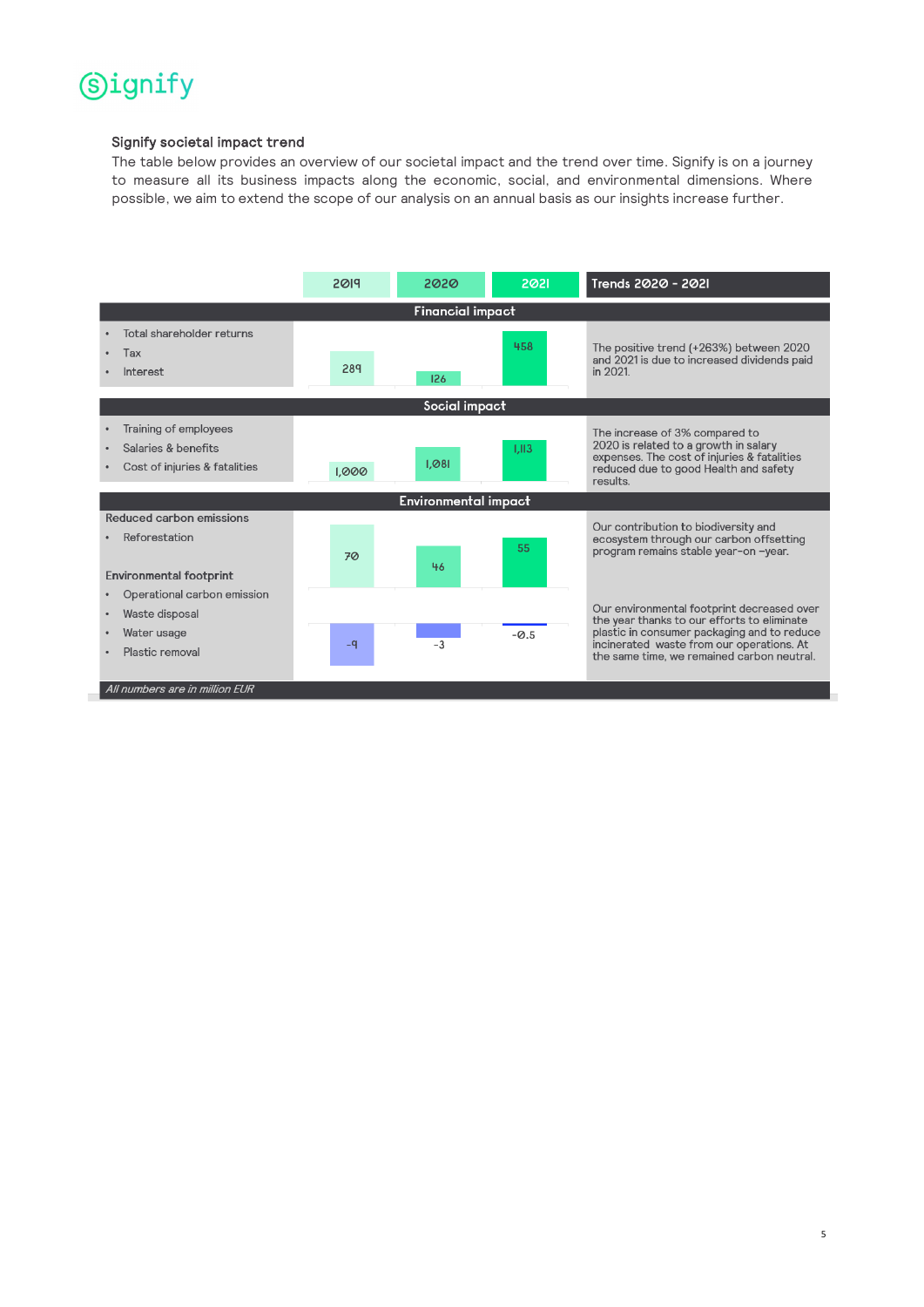### **Signify**

### **2. Methodology for calculating our societal impact**

#### Scope of impact analysis

The table below shows which metrics were included in our analysis to determine societal impacts.

| <b>Dimension</b>         | Indicator             | Summarized consideration                                                                                               | <b>Boundary</b>                 |
|--------------------------|-----------------------|------------------------------------------------------------------------------------------------------------------------|---------------------------------|
| Environmental<br>impacts | Carbon emissions      | Impact on climate due to emitted<br>greenhouse gas emissions in scope<br>1, 2 and 3 - business travel and<br>logistics | Own operations                  |
|                          | Waste disposal        | Impact on environment due to<br>waste disposal                                                                         | Own operations                  |
|                          | Biodiversity          | Biodiversity and ecosystem services<br>conserved and restored through<br>carbon offsetting program                     | Society                         |
|                          | Plastic               | Impact on environment due to the<br>elimination of plastic in consumer<br>packaging                                    | Products                        |
|                          | Water usage           | Impact on water scarcity due to<br>water consumption                                                                   | Own operations                  |
| Social impacts           | Injuries & fatalities | Impact on workers & communities<br>due to occupational injuries and<br>fatalities                                      | Own operations                  |
|                          | Training investments  | Impact due to training &<br>development of our employees and<br>entrepreneurs trained by the Signify<br>Foundation     | Own operations &<br>value chain |
|                          | Salaries & benefits   | Impact on economy through<br>remuneration of employees                                                                 | Own operations                  |
| Financial<br>impacts     | Interest              | Impact on economy through<br>interest payments to suppliers of<br>capital                                              | Own operations                  |
|                          | Taxes                 | Impact on economy through tax<br>payments in countries where we<br>operate                                             | Own operations                  |
|                          | Shareholder returns   | Impact on economy through<br>shareholder returns to<br>shareholders                                                    | Own operations                  |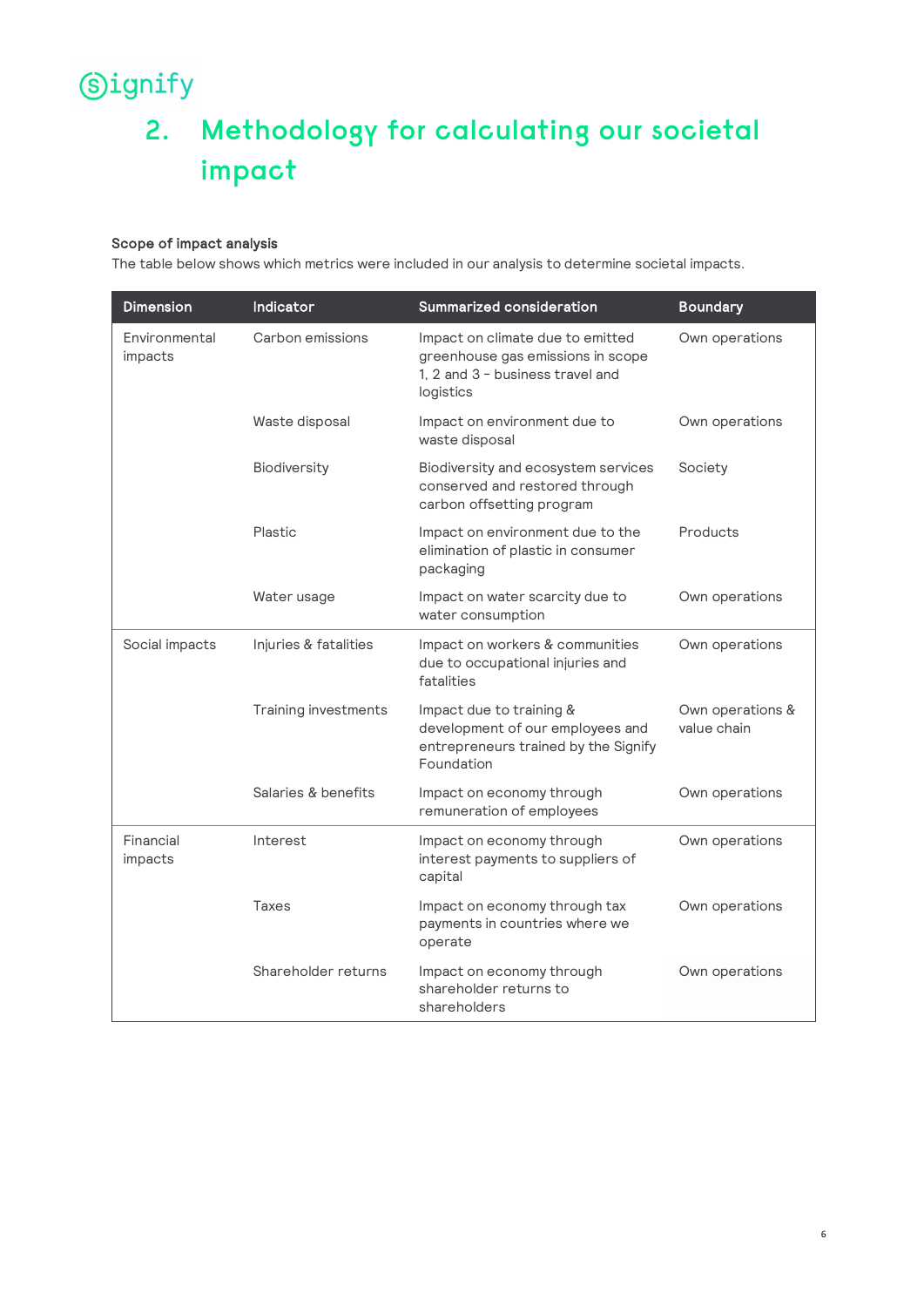### (S)ignify

#### Detailed considerations

The following section highlights per indicator the boundaries to determine shadow prices, references to the academic sources, and the base price that was applied.

#### Environmental impacts

This section explains the different metrics that were included in determining our environmental impact.

#### Carbon emissions

Signify reports in line with the Greenhouse Gas Protocol (GHGP). The market-based method of reporting is used as a reference for calculating our carbon footprint.

Scope  $1$  – direct  $CO_2$  emissions – is based on direct emissions from our industrial and non-industrial sites in full.

Scope  $2$  – indirect CO<sub>2</sub> emissions – is based on indirect emissions from our industrial and nonindustrial sites in full.

Scope 3 – other CO2 emissions related to

activities not owned or controlled by Signify is based on indirect emissions from Business travel, Logistics.

When we mention carbon emission, we refer to our carbon dioxide equivalent emissions calculations. We convert all Kyoto gasses  $(CO<sub>2</sub>, CH4, N<sub>2</sub>O, HFCs, M<sub>2</sub>O)$ PFCs, and  $SF_6$ ) into CO2 emissions while calculating our environmental footprint.

Shadow price considerations: Costs of changes in net agricultural productivity, human health, property, damages from increased flood risk due to climate change.

#### Shadow price sources: [EPA's](https://www.oecd.org/env/cc/37321411.pdf) SC-CO2 S. Dietz et al. (2018), LSE Base price applied: €111 per tonne CO2

Biodiversity and ecosystem services conserved and restored through carbon offsetting program Through carbon offsetting projects, Signify contributes to conserving and restoring forests. The ecosystem services these forests provide are extensive and contribute to enhancing or maintaining the biodiversity in those areas.

Shadow price considerations: Societal value produced by conserving and restoring forests in terms of the following ecosystem services which these forests provide: food, (fresh) water supply, raw materials, genetic resources, medicinal resources, ornamental resources, influence on air quality, climate regulation, moderation of extreme events, regulation of water flows, waste treatment/water purification, erosion prevention, nutrient cycling and maintenance of soil fertility, pollination, gene pool protection, and opportunities for recreation and tourism.

Shadow price sources: TEEB, 2010, adjusted for inflation

#### Base price applied:

€2,648.45 per ha of temperate and boreal forests conserved or restored (Kariba REDD+ project in Zimbabwe and El Arriero in Uruguay)

#### Elimination of plastic

Data used is the amount of plastic removed from consumer products packaging.

Shadow price considerations:

Societal costs imposed on society due to the impacts from greenhouse gas emissions; air pollution; land and water pollution; water depletion; ocean impacts and other costs created throughout the plastics value chain.

#### Shadow price source:

TruCost (2016), adjusted for inflation Base price applied: €91.73 per tonne of plastic removed

#### Waste disposal

Data consists of manufacturing waste that is delivered for landfill or incineration. Due to the residual value of recycling, this method of waste disposal is excluded from our calculations.

Shadow price considerations: Amenity costs (odor, visual impact, noise) and costs from emissions to air affecting global warming, health, damage to buildings and materials, and loss of agricultural production.

Shadow price sources: Rabl et al (2008), adjusted for inflation.

#### Base price applied:

€14.10 per tonne waste to landfill €20.63 per tonne waste to incineration

#### Water usage

Data consists of water usage in our operations, both purchased and extracted from groundwater wells.

Shadow price considerations: water scarcity costs, impacting human health, net agricultural productivity, and environmental deterioration.

Shadow price sources: To understand waterrelated risks and quantify risks in financial terms, Signify used the Water Risk Monetizer tool developed by Ecolab in partnership with Trucost and Microsoft. Signify calculated the societal